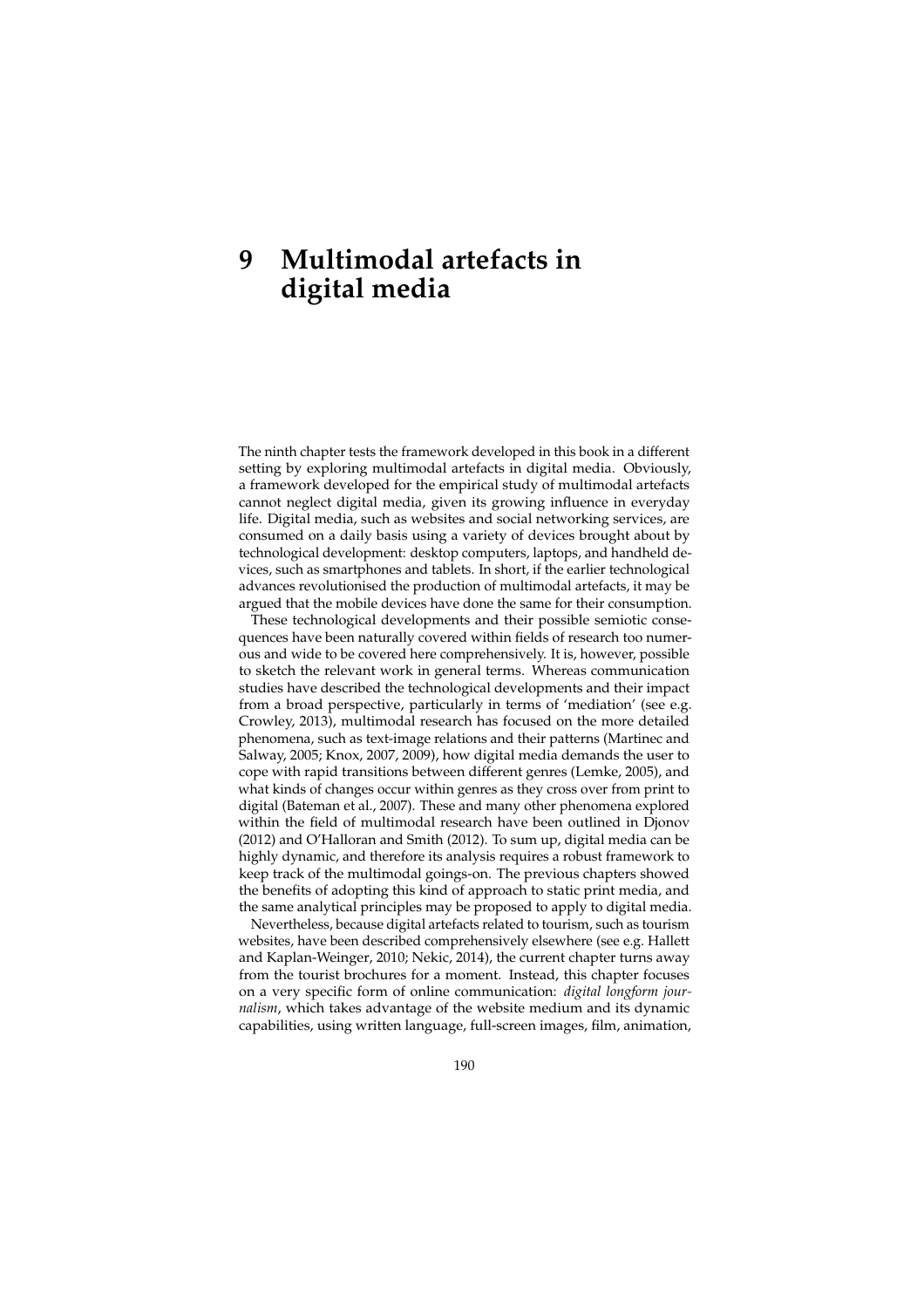and most importantly, subtle transitions to organise the presentation of content. As the name suggests, longform journalism is concerned with in-depth storytelling, exposing topics that would not otherwise be covered by the news (Le Masurier, 2014). To do so, longform journalism combines multiple modes in a different way than traditional online news by taking advantage of the transitions, which may be suggested to be a borrowing from film. This chapter will show that these transitions play an important part in combining the various types of content into a seamless whole for the viewer.

The *New York Times*' Pulitzer Prize -winning publication, 'Snow Fall: The Avalanche at Tunnel Creek' by John Branch, has been heralded as a prime example of digital longform journalism. These kinds of lengthy multimodal narratives are mainly intended to be consumed using handheld tablet computers (Dowling and Vogan, 2014). Since the publication of 'Snow Fall', the concept has been copied in various publications, leading Dowling and Vogan (2014: 2) to suggest that the digital longform also constitutes an emergent genre in journalism. The notion of genre, of course, brings us close to the interests of the current book: this chapter thus explores the structure of one artefact belonging to the proposed genre – a *New York Times* longform article entitled 'A Game of Shark and Minnow'. The chapter will exemplify how the framework developed in this book can bring out multimodally interesting aspects of state-of-the-art designs in digital media, while simultaneously underlining the benefits of having a carefully constructed theoretical framework at hand.

Now, to briefly introduce the artefact, 'A Game of Shark and Minnow' is a piece of investigative journalism, realised using the digital longform genre. The article attempts to capture the geopolitical dynamics of the Spratly Islands, a group of islands and reefs located in a remote corner of the South China Sea, whose proximity to major shipping lanes and natural resources lends strategic value to the otherwise barren islands. Consequently, the Philippines, China, Taiwan, and Vietnam all lay claim and occupy or maintain presence on some of the islands and reefs. To make this remote geopolitical struggle vivid to the Western consumer, the artefact combines text, static and looping photographs, short videos, and maps into a unified, multimodal narrative. Given the abundance of dynamic content in the longform artefact and the constraints set by the book medium for this research monograph, only limited attempts will be made to reproduce the content of the longform article under analysis in this chapter. The reader is therefore strongly encouraged to examine 'A Game of Shark and Minnow' while reading this chapter: a link to the longform article may be found in the bibliography under the citation for Himmelman, Gilbertson, Bostock, Cargill, Carter, Donaldson, Giratikanon, Xaguín, Maing and Watkins (2013).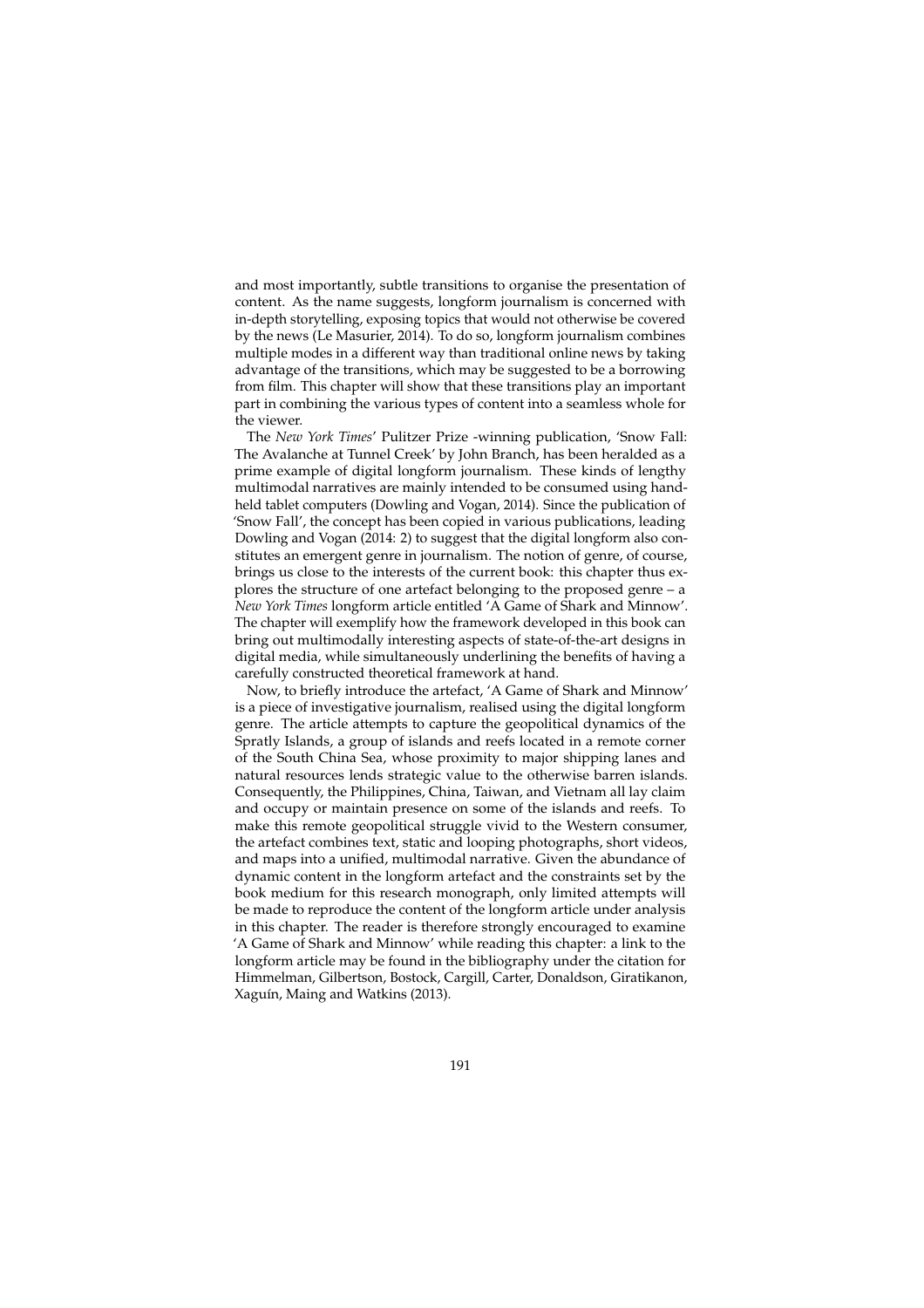## **9.1 Technology, production, and consumption**

Before proceeding to examine a multimodal artefact intended to be consumed via mobile devices, it is useful to consider certain aspects of production and consumption arising from the new consumer technologies. The impact of digital and mobile technologies on multimodal communication has been well documented in previous research (for a concise overview of this work, see Djonov, 2012). For multimodal research, the major questions have been naturally related to if and how technological development has affected fundamental semiotic processes, such as how we make meaning and how we interact with other humans and the ubiquitous multimodal artefacts around us.

White (2010, 2012), for instance, has explored how mobile devices enable old and new technologies and media to converge, showing how a Bluetooth device attached to a traditional printed billboard advertisement may be used to engage passers-by. The Bluetooth-equipped advertisement sends a message to the passer-by's device, challenging the device owner to locate specific information in the billboard advertisement and to respond by submitting an answer via the mobile device. In this context, the mobile device shifts the pattern of engagement radically: a traditional poster – such as the famous 'Lord Kitchener Wants You' poster discussed in White (2010) – would attempt to capture the viewer's attention using a combination of semiotic resources. Here, however, the pattern is turned around: it is the user that engages voluntarily with the poster, prompted by receiving a message on the mobile device. The attention is thus distributed between two media: the mobile screen and the printed billboard.

To improve our understanding of how these kinds of multimodal interactions involving mobile devices unfold in different situations, Leander and Vasudevan (2014: 152) have proposed that multimodal research must be "unmoored" from texts and artefacts – the traditional objects of analysis within the field. Taking the goals of this book into account, this proposal naturally warrants further consideration. How mobile devices enable and facilitate multimodal interaction, for instance, using social networking services, is undoubtedly a timely topic for many fields ranging from economics to ethnology. For multimodal research in general and this book in particular, the important question is whether this kind of interaction may be described efficiently using approaches that attend primarily to the structure of multimodal artefacts. Bateman (forthcoming: 16–17), for instance, has proposed that interactions revolving around dynamic, user-generated content are likely to be described more accurately using approaches that take interaction and participation as their point of departure (Eisenlauer, 2013; Villi, forthcoming).

However, for studying multimodal artefacts produced for mass consumption using mobile devices, as opposed to facilitating interaction and participation, the theoretical concerns and methodological solutions of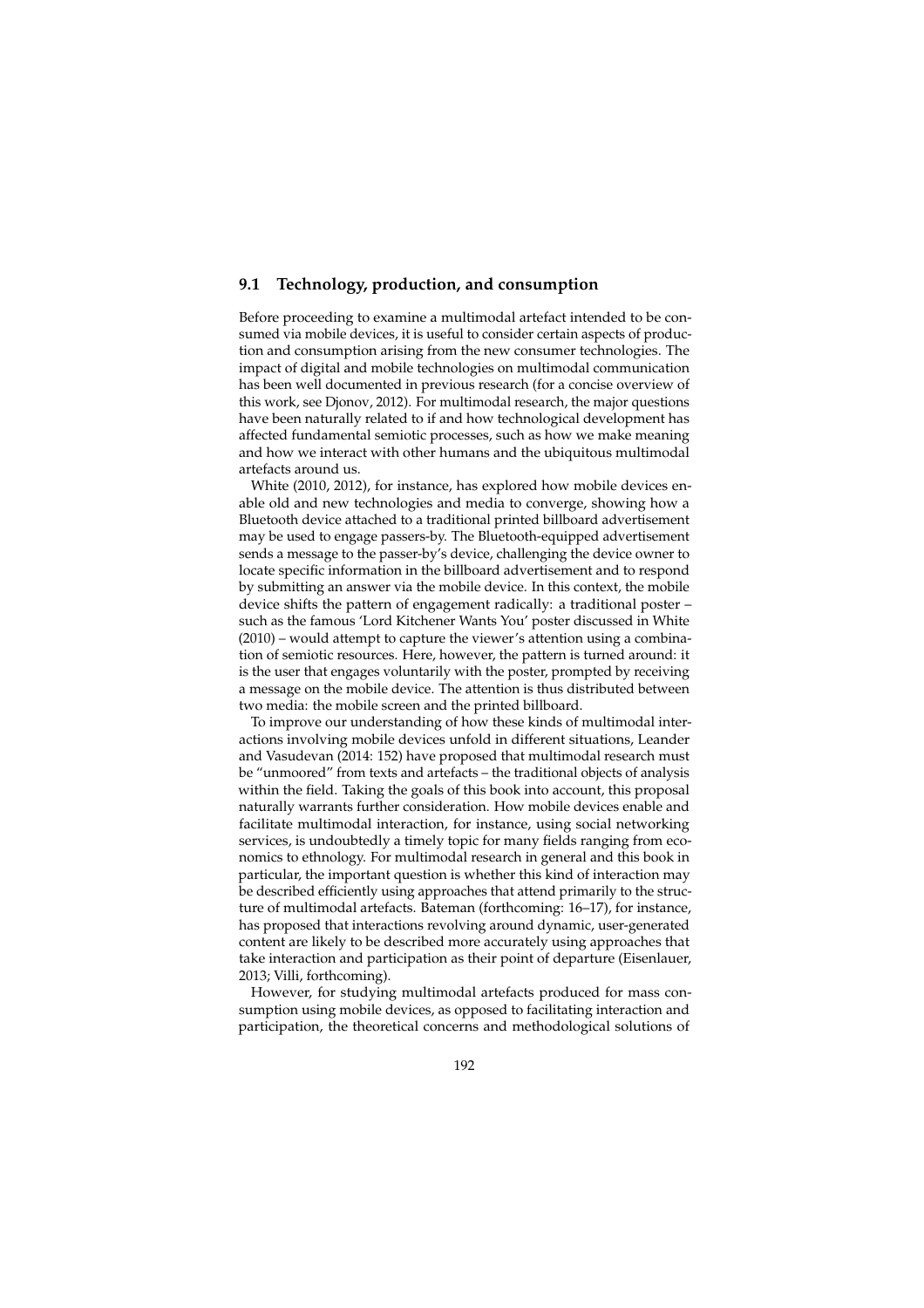the approaches focusing on artefact structure remain largely valid. Not surprisingly, from this perspective, the distinctions begin to emerge already during the fundamental process of production. Unlike most of the user-generated content, the artefact examined in this chapter – 'A Game of Shark and Minnow' – is a product of professional teamwork involving multiple roles, as the list of names in the citation of the longform article shows. Section 2.4 proposed that the production of a multimodal artefact, and particularly the roles involved in the process, can be examined efficiently using a value chain. For 'A Game of Shark and Minnow', however, the precise roles are obscured apart from the writer (Himmelman) and the photo- and videographer (Gilbertson). The rest are credited as producers, but other roles involved in creating the artefact are likely to include editors, information and graphic designers, and programmers. In short, the resulting artefact is a product of joint effort, which involves negotiating choices related to content, its realisation using different semiotic modes, and particularly, in planning the user interface and navigation (Tan, 2010; E., O'Halloran and Judd, 2011*b*).

As a team effort involving several specialised roles, longform journalism requires both time and resources. Compared to presenting "hard news" online, which often follows well-established patterns set out for the genre, for instance, in Knox (2014), the structure of longform journalism is far less predictable. Whereas hard news are often organised into a clearly compartmentalised and segmented layout, longform journalism benefits from having the entire layout space available for use. In this aspect, the proposal of Dowling and Vogan (2014: 4) that longform artefacts constitute  $\mu$ (cognitive) containers" is adept: unlike hard news, the longform does not have to compete for the user's attention with other content on the page, nor is it subject to the constraints arising from "news value", which determine the position of the content in the hard news genre (Bateman et al., 2007). In order to hold the user's attention, the longform is contained from other content on the website. This containment removes many of the constraints that determine what may be done with the layout space in terms of design, which represents a rare situation, because the layout space is a valuable commodity. The news outlets typically distribute their content over several sub-pages to maximise the number of advertisements exposed to the user.

However, as Dowling and Vogan (2014: 2) point out, longform journalism follows a different business model. For the publisher, longform constitutes a "signature product", which helps to drive to traffic to the publisher's main site, possibly leading to visits to other content on the site or to a subscription to premium content behind a paywall. To put it simply, the longform's goal is to generate traffic from social media as the artefact is interacted with, shared, and discussed in social networking services (Boyd and Ellison, 2007). The longform is, in short, a genre to be talked about. Not surprisingly, the genre makes frequent use of social web panels – a feature of the underlying website medium now increasingly common for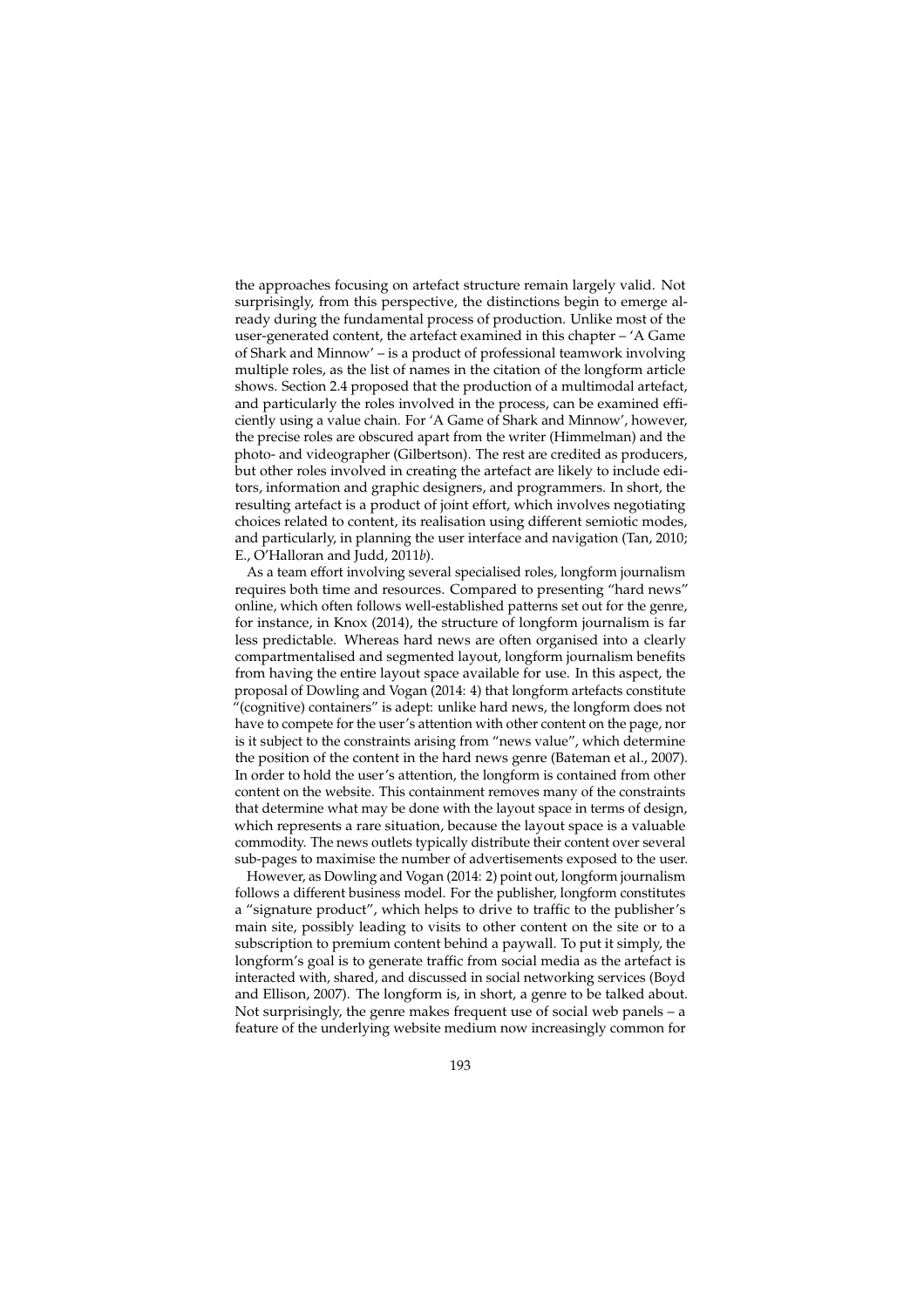many other genres as well – which facilitate sharing the artefact (Bateman, forthcoming: 16). Considering that within a week of its publication, 'Snow Fall' had attracted 3.5 million page views that mainly originated from social networking services, combined with the average user viewing the article for 12 minutes, the business model and strategy appears to hold much promise (Romenesko, 2012), at least as long as the longform genre remains a novelty and retains the status of a signature product.

In terms of the users' attention span, 12 minutes is an eternity for online news. This also raises an interesting question for multimodal research, because the users are likely to be very familiar with written feature journalism, news photography, short videos, and animated maps. They are, in short, common features of ordinary online news. What, then, are the characteristics of digital longform journalism that captivate the users? Obviously, the longform genre is able to elicit discussion and sharing in the social media using the same means and resources for communication available to anyone working with the website medium. This observation stands in contrast with the views presented by Leander and Vasudevan (2014) above, who proposed that to truly appreciate mobile culture, multimodal research should divert its attention from the artefacts. Contrastingly, in the case of longform journalism, the mobile culture and the multimodal artefacts are so strongly intertwined that in order to understand the interaction between individuals, the artefact at the centre of attention cannot be neglected, because it is this artefact that generates the interaction. To explore the reasons why the longform is able to do so, the following discussion proceeds to dissect 'A Game of Shark and Minnow', contrasting its structure with that of traditional online news and other artefacts with dynamic content.

#### **9.2 Semiotic modes in digital longform journalism**

Like the tourist brochures studied in the previous chapters of this book, 'A Game of Shark and Minnow' is a multimodal artefact that works with a "page metaphor" (Bateman, 2008: 8). What this means is that the content is organised along the horizontal and vertical dimensions. For page-based media, these dimensions remain foundational, regardless of whether the underlying medium is a paper page or a tablet screen. The two dimensions provide the space on the page, in which multiple semiotic modes may be integrated. Due to their capability to integrate linguistic and visual contributions, Djonov and Knox (2014: 171) have proposed that webpages can be treated as "visual units."

To some extent, this reflects the view presented in Chapter 2, which suggested that the page warrants increased attention as a site of integration, in which multiple semiotic modes combine and work together towards a shared communicative goal. The analyses in the subsequent chapters, in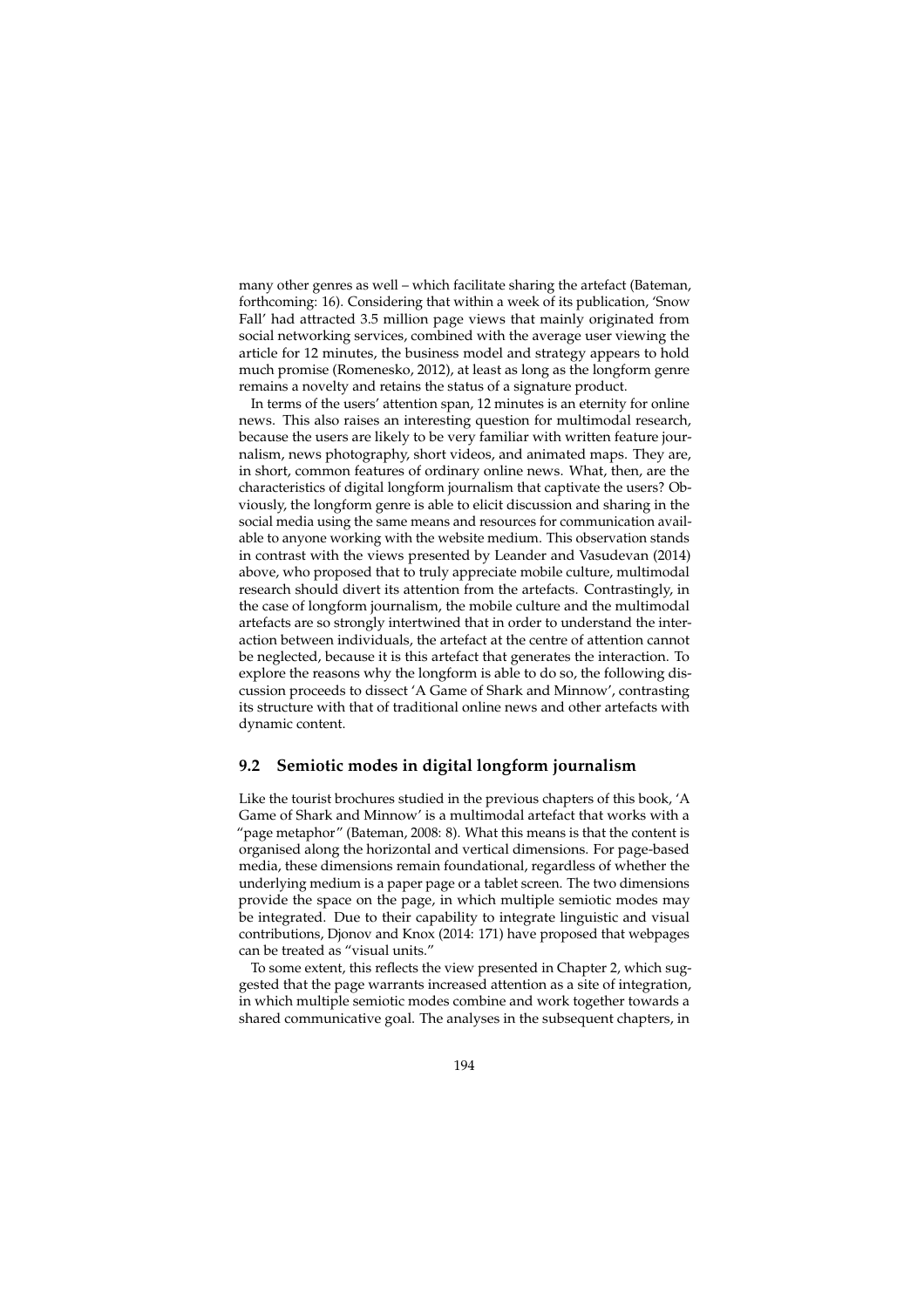turn, showed that several overarching structures can indeed be identified on the page, which are geared towards supporting the kind of communicative work involving multiple semiotic modes. To draw on an example, the rhetorical and layout structures were considered responsible for joining the different pieces of content into larger units on the page (Hiippala, 2013). However, whether the epithet 'visual' is appropriate for the webpage as a unit of analysis is another question, as several scholars have pointed out the problems of using the verbal/visual dichotomy to build distinctions between multimodal artefacts or their parts (see e.g. Stöckl, 2004; Forceville, 2014).

Establishing the necessary distinctions, however, are precisely those required for making sense of 'A Game of Shark and Minnow' as a multimodal artefact. To clarify the terminology, the basic unit that works with a page metaphor is hereby termed a 'screen' in the following discussion. The longform genre relies on sequences of screens to establish a narrative structure, and the individual screens within this sequence combine multiple semiotic modes and resources. To establish how the individual pages contribute to the overall narrative realised in the longform artefact, the analytical tools need to be sharpened considerably, with the goal of advancing beyond the verbal/visual divide. In plain words, we need to be able to describe the screens in other terms than simply referring to language and images. The previous chapters of this book showed how the definition of a semiotic mode proposed in Bateman (2011), in combination with the *Genre and Multimodality* (GeM) model presented in Bateman (2008), could be used for a detailed description of the tourist brochures, while also relating the observations made in individual artefacts to a more abstract level, painting a picture of the tourist brochures as a genre. The same approach will be used in this chapter, albeit on a more general level and without performing an extensive corpus analysis. Moreover, for describing the dynamic content in 'A Game of Shark and Minnow', the framework will leverage the extension of the GeM model to examine cinematographic artefacts in the film medium (Bateman, 2013), together with related descriptions of films (Bateman and Schmidt, 2012).

Section 3.4 introduced three foundational semiotic modes: text-flow, image-flow, and page-flow, whose basic properties were set out concisely in Figure 3.9. Text-flow, in short, involves written language, which may be occasionally interrupted by graphic elements, such as photographs and maps. Image-flow, in turn, organises images into meaningful sequences. Finally, page-flow exploits the two-dimensional layout space to make additional meanings by establishing rhetorical relations between the pieces of content on the page. Moreover, because page-flow may combine the output of both text-flow, image-flow, and other semiotic modes, it may be characterised as a composite semiotic mode. All of the aforementioned semiotic modes – text-flow, image-flow, and page-flow – may be found in 'A Game of Shark and Minnow'. Their distribution is represented using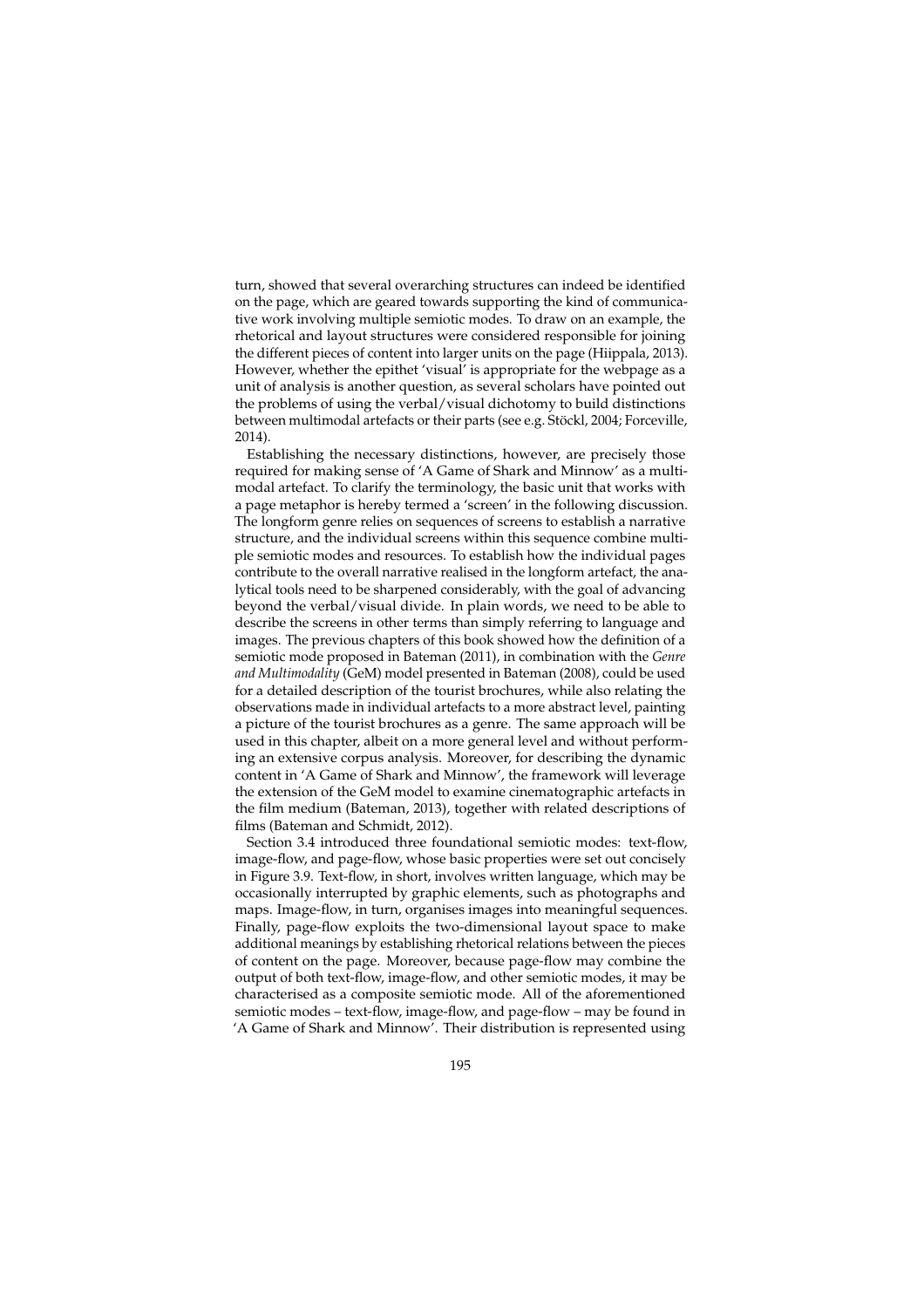

*Figure 9.1*: The content and its transitions in 'A Game of Shark and Minnow'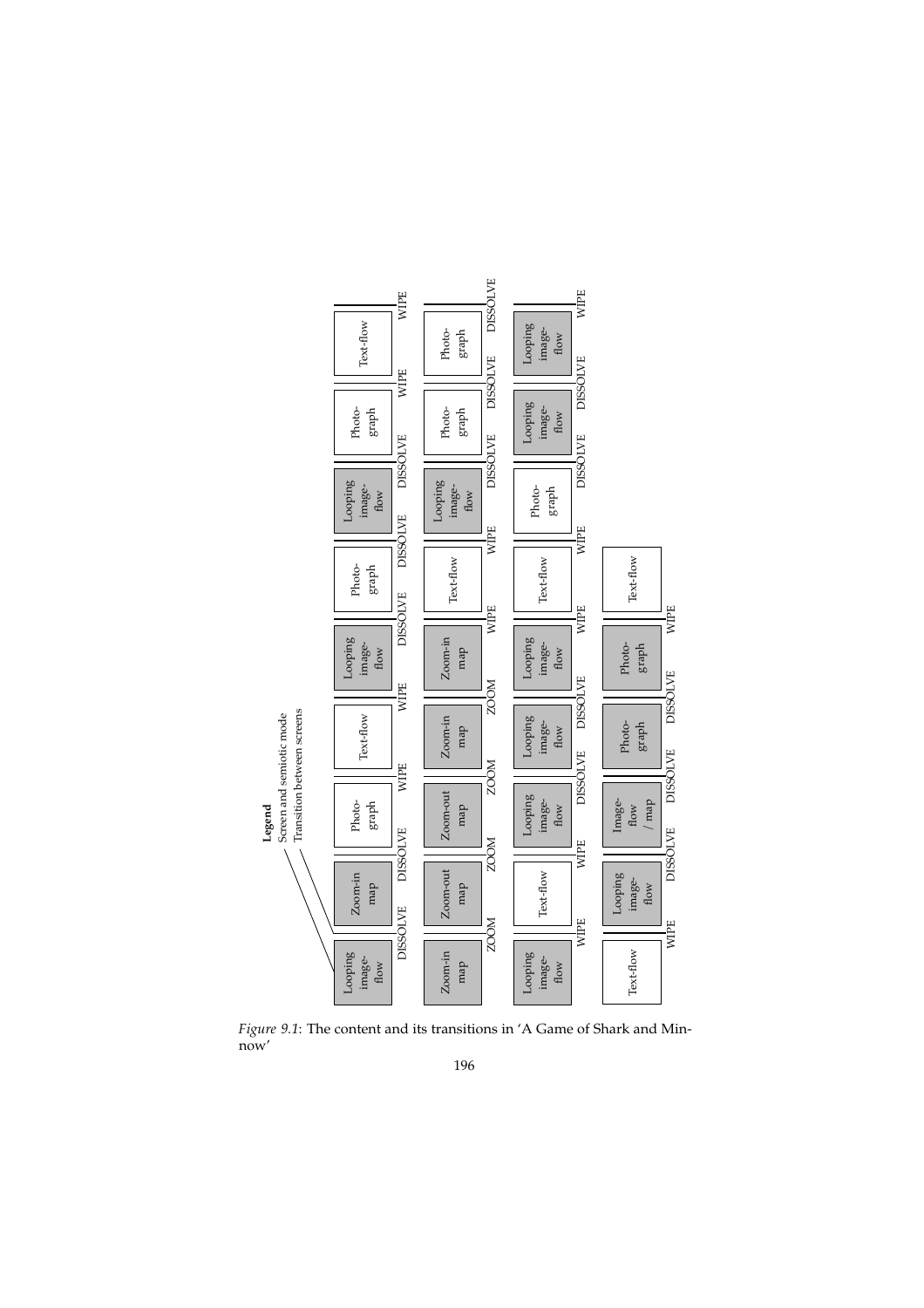the boxes in Figure 9.1, which indicate the dominant semiotic mode in each screen: the grey boxes mark dynamic content, such as moving images or animated maps. These screens also correspond closely to the stages of the narrative realised using the longform article. Moreover, this description is complemented by the transitions connecting the different screens (wipe, dissolve, and zoom), whose contribution to the artefact will be discussed shortly below.

As Dowling and Vogan (2014) point out, the longform genre is primarily intended to be consumed using tablets. For a description of its multimodal characteristics, this constitutes an important observation, as allows the underlying material substrate to be defined clearly. This material substrate is the screen, which makes a set of semiotic modes available to the designers working with the website medium. Defining the website as a medium is useful at this stage for characterising certain features shared by both the digital longform journalism and hard news genres. In short, the semiotic modes made available by a medium can be put into use in realising a multimodal artefact. This involves taking the 'raw' material – the content produced and acquired in preparation for creating the artefact – and rendering the material for presentation in a multimodal artefact using the range of semiotic modes available for the medium.

In 'A Game of Shark and Minnow', the very first screen already takes advantage of the underlying medium and its dynamic capabilities. Unlike the printed page, the screen is able to realise dynamic image-flow, which is deployed here to show a person standing in the bow of a boat on the sea. The boat moves up and down with the waves, while the person's shirt flutters in the wind. This short video loops endlessly next to a header and a caption – an introductory sentence. The opening of 'Snow Fall' uses a similar instance of looping image-flow, which Dowling and Vogan (2014: 5) characterise as "a cinematic establishing shot." While the looping image-flow undoubtedly serves as a point of departure for the narrative also in 'A Game of Shark and Minnow', it is less clear to which extent the short loop warrants the epithet 'cinematic'. As such, the loop – a single shot – would qualify as a minimal unit of a cinematographic artefact, constituting a single content portion in a filmic narrative (Bateman and Schmidt, 2012: 58). Such single-shot loops are a common feature of many websites, from GIF animations to advertisements, but here the question is: how this instance of looping image-flow makes the entire artefact 'cinematic' (Dowling and Vogan, 2014: 5–6)?

In order to understand how the artefact achieves a cinematic effect, the instance of looping image-flow must be first related to the overall structure of the opening screen and the sequence that follows. As Section 3.2.2 set out in detail, the GeM model describes this kind of organisation using the layout structure, which captures the hierarchical relations holding between the content portions. Bateman (2013: 66) has argued that the layout structure is equally useful for explicating the organisation of content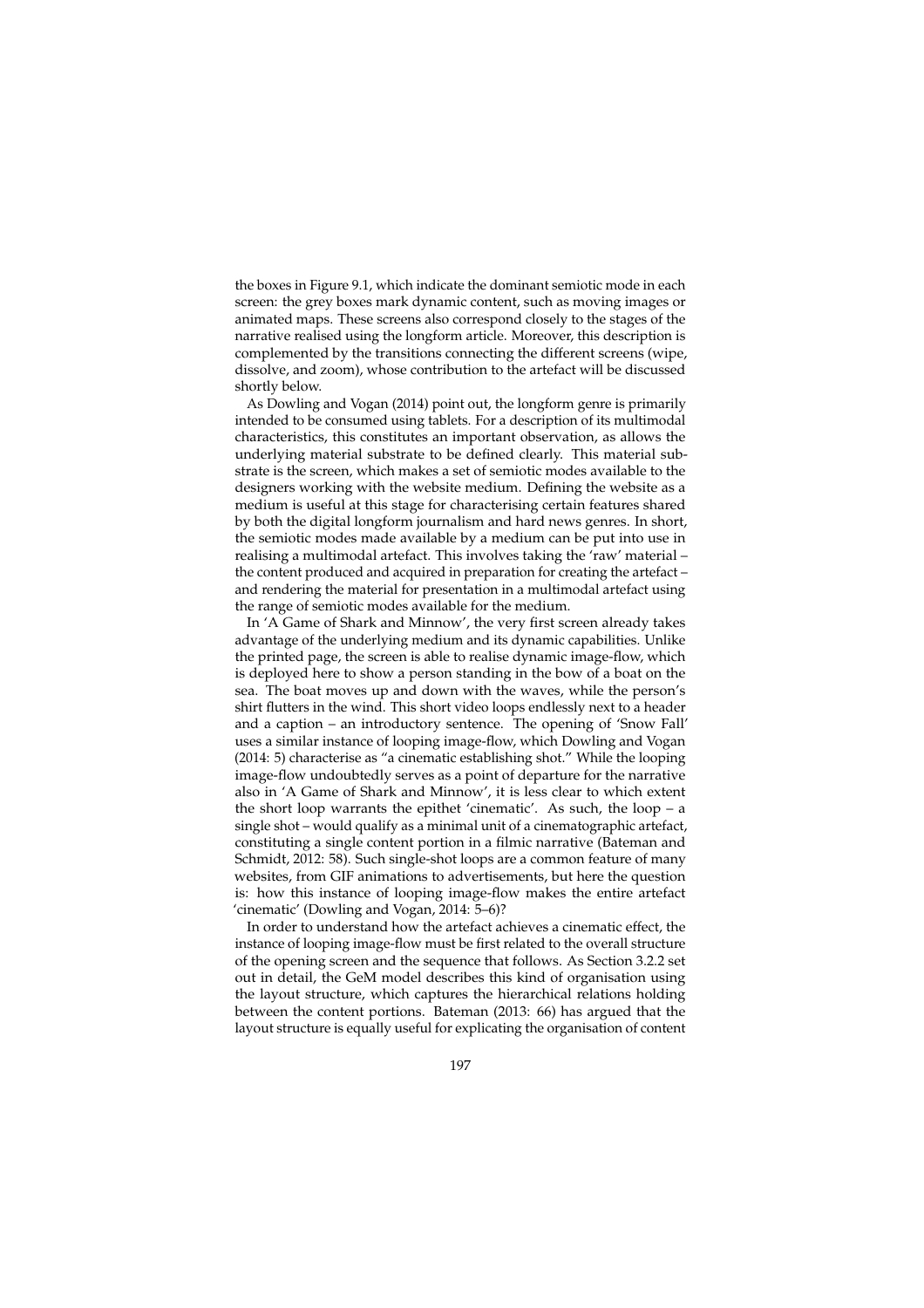portions in cinematographic artefacts, showing how the analysis of film may be pursued within the GeM framework, whose application has been so far limited to printed artefacts (Bateman, 2008). In the semiotic mode of film, the viewers are invited to draw discourse semantic interpretations about the relationships that hold between the different content portions. These interpretations are supported by a variety of mechanisms described in Bateman and Schmidt (2012), Tseng (2013*b*), and Wildfeuer (2013): an useful overview of this work is provided in Bateman (2014*a*). It must be understood, however, that in the case of the opening shot of 'A Game of Shark and Minnow', the kind of interpretative work required for making sense of a film is largely unnecessary, because the 'film' consists of a single shot. Despite the presence of diegetic sound, more elaborate structures and resources made available by the semiotic mode of film, such as discourse relations and cohesive devices, are not deployed. Therefore, describing the single shot as an instance of looping image-flow is likely to be a more appropriate choice.

For this reason, it may be argued that the absence of further shots prompts the viewer to seek out alternative discourse semantic interpretations, which *are not* appropriate for a cinematographic artefact, but are certainly relevant for making sense of the two-dimensional layout space on the page. In other words, the use of layout space in the longform artefact bears the hallmarks of page-flow, which is a composite semiotic mode capable of taking the output of other semiotic modes – such as image-flow and text-flow – and combining them in the two-dimensional layout space. Furthermore, it should be noted that the dominant multimodal structure on the page closely resembles the pattern described in Section 7.2.1 – an image-text-complex – a structure for scaffolding text-image relations on the page. As the following analyses will show, employing image-textcomplexes is an effective strategy for introducing the narrative in a 'A Game of Shark and Minnow', which also lends certain cinematic qualities to the artefact. This strategy may be highlighted by examining the first three screens in the artefact, which are provided in Figure 9.2. The texts for the three captions in Figure 9.2 are given below.

"In a remote corner of the South China Sea, 105 nautical miles from the Philippines, lies a submerged reef the Filipinos call Ayungin." (Caption 1)

...

...

"In most ways it resembles the hundreds of other reefs, islands, rock clusters and cays that collectively are called the Spratly Islands." (Caption 2)

"But Ayungin is different. In the reef's shallows there sits a forsaken ship, manned by eight Filipino troops whose job is to keep China in check." (Caption 3)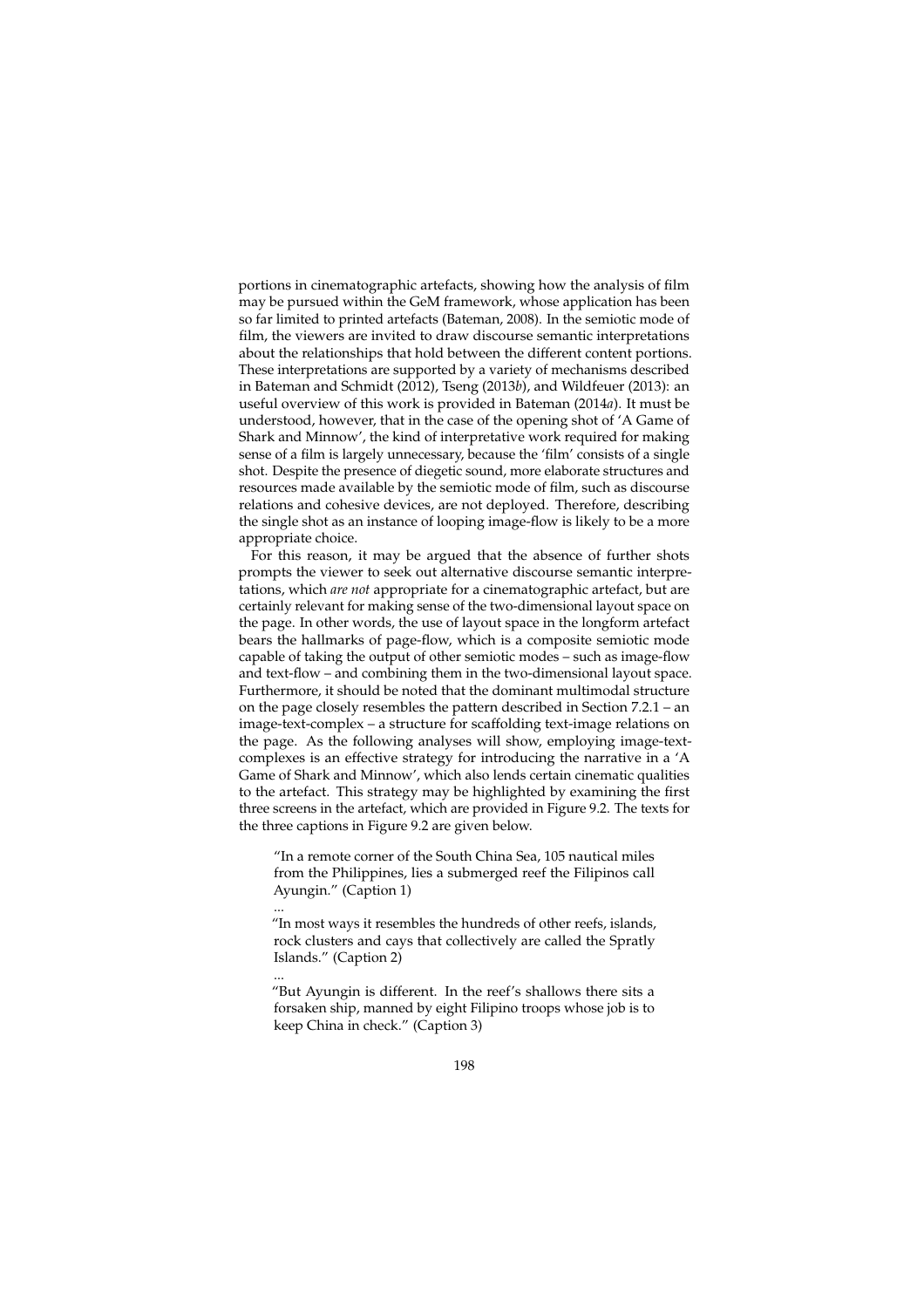

*Figure 9.2*: The opening sequence of 'A Game of Shark and Minnow'.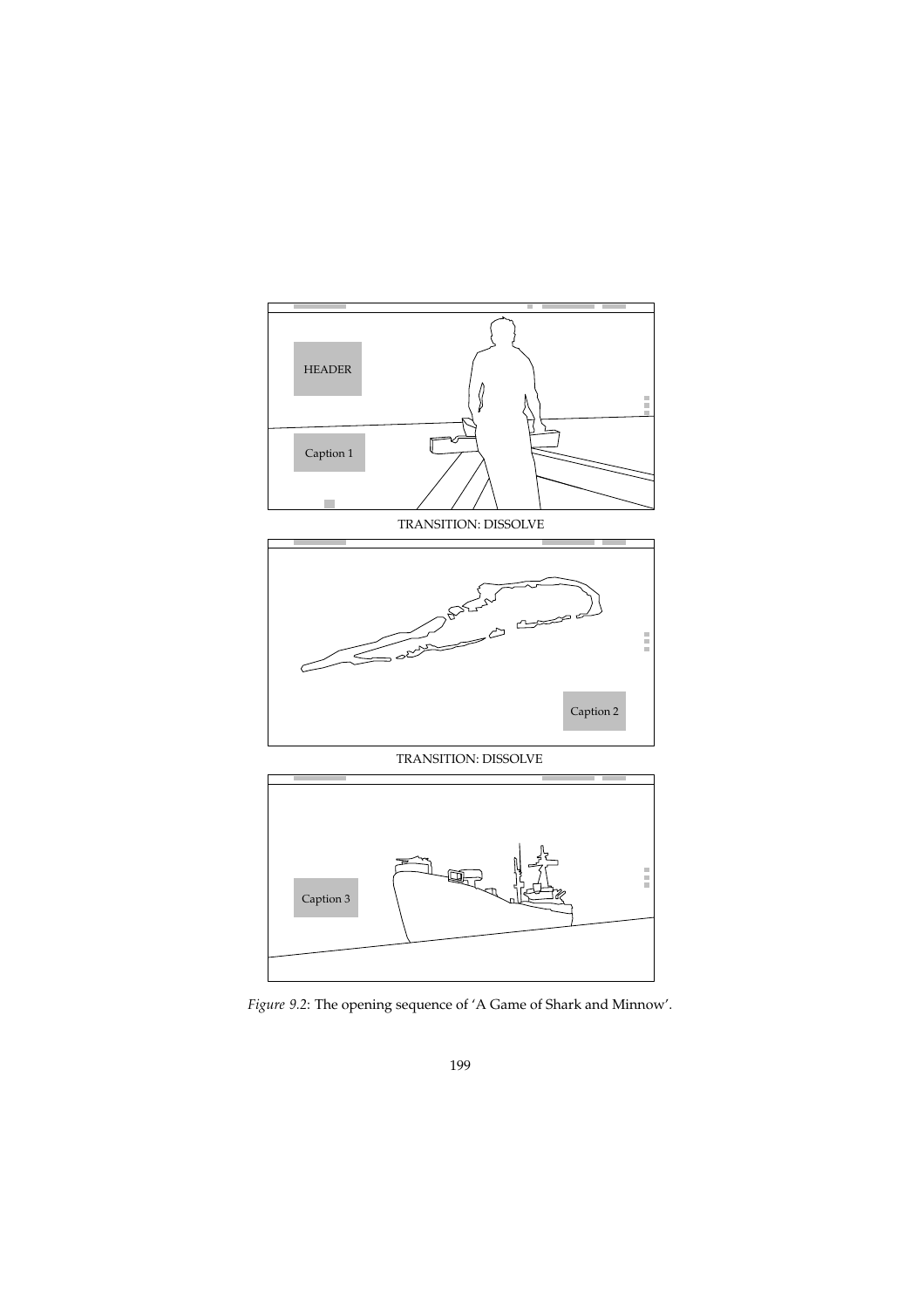It may be argued that the sentences in the three captions participate in a unified rhetorical structure. Together, they form a coherent whole. As a property of a text, coherence is what enables the reader to relate these sentences to each other (for an overview of coherence research in multimodal contexts, see Bateman, 2014*b*). Aspects of coherence may be captured using Rhetorical Structure Theory (Mann and Thompson, 1988), which the GeM model applies to the description of relations holding within texts and between text and images (see Section 3.2.3). In this case, the introductory sentence in Caption 1 is described in greater detail in Captions 2 and 3, therefore establishing a relationship of ELABORATION between the captions. A further relation holds between Caption 2 and the first sentence in Caption 3, establishing a CONTRAST between Ayungin and other reefs in the Spratly Islands. This adds depth to the description: similar rhetorical configurations were used in the tourist brochures to introduce a destination and its locations, as described in Section 7.1. Moreover, the relations between the captions are signalled explicitly using demonstratives ('it') and conjunctions ('but') (Martin and Rose, 2003).

By the virtue of participating in an image-text-complex, each caption is also strongly contextualised by the accompanying graphic element. As pointed out above, the graphic element in the first screen is a single-shot video – in our terms, an instance of looping image-flow – followed in the second screen by a dynamic map, which zooms from an overview of South China Sea and the surrounding countries to a close-up of the Ayungin reef. The map is indispensable for achieving this kind of geographical contextualisation. Due to its capability to present geographical information dynamically, a single image-text-complex is sufficient to pinpoint the area of discussed by the longform article. Finally, the third screen presents a still photograph of the rusty ship tasked with guarding the reef, narrowing down the location even further, in preparation of the text-flow and the graphic elements that follow.

Together, these three screens set up the scene for the narrative by deploying the same structural configuration in every screen. This structure is the image-text-complex, which consists of a caption and an accompanying graphic element. In terms of the multimodal structure of the entire artefact, this is a simple solution, which is also reflected in the layout structure: each image-text-complex requires only two layout nodes, that is, the graphic element and its caption. Moreover, each screen achieves a sense of immediacy, because the image-text-complex constitutes the dominant unit on the screen, which may also contribute to the artefact being perceived as cinematic. When engaging in the process of interpretation, the user does not need to resolve a complex layout structure to make sense of the screen and its contents (see Section 8.2.1). This stands in stark contrast to the presentation of content in the hard news genre, which often requires a complex layout structure to organise the wealth of content on the screen (Bateman et al., 2007). In this connection, it should be noted that image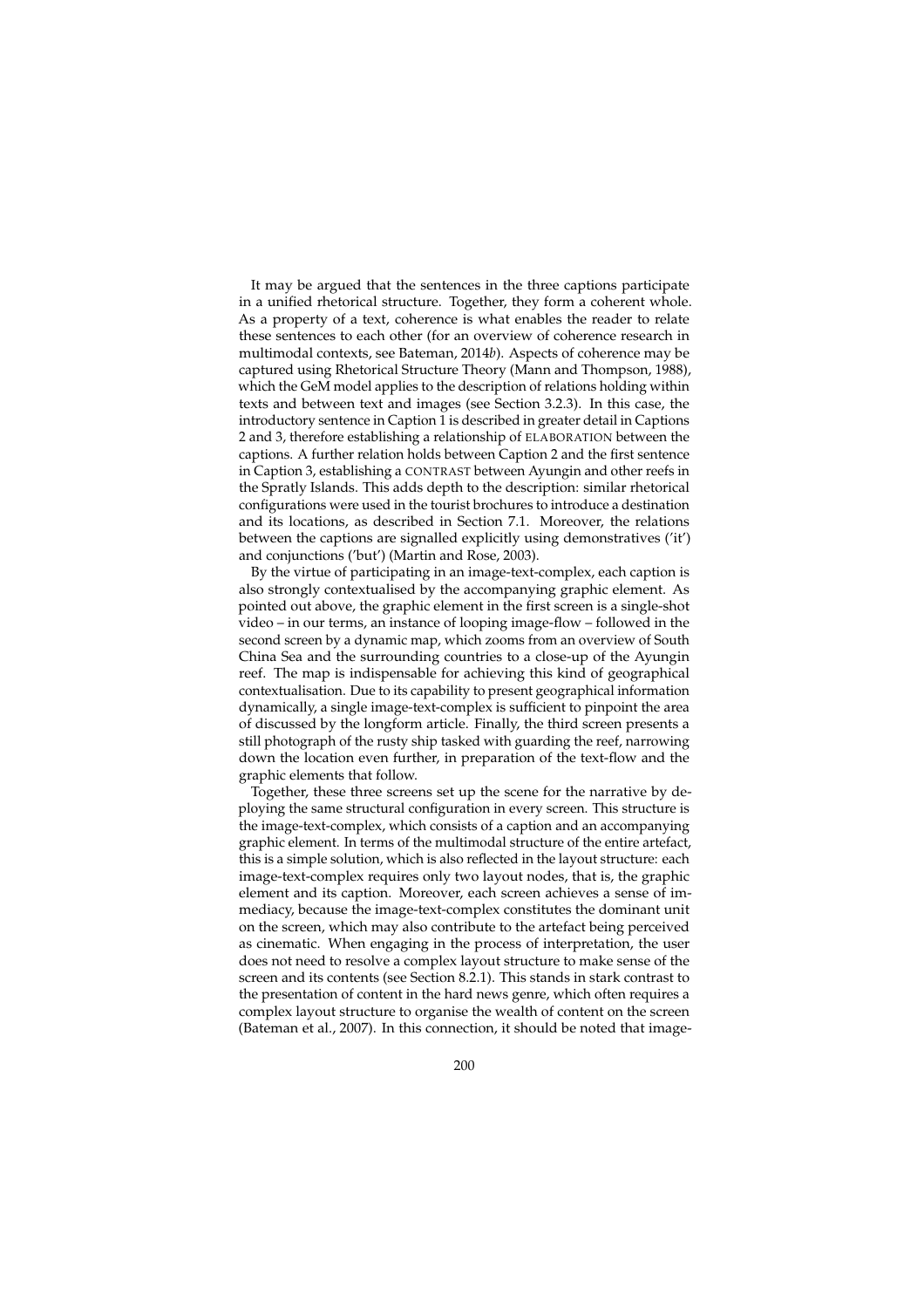text-complexes are also a common structure for presenting hard news, as Knox (2007: 26) has shown in his study of 'newsbites', which "highlight the stories valued by the institution of the newspaper as most important on a given day." In the longform genre, the image-text-complexes appear to serve a completely different purpose, that is, they move the narrative forward.

However, without the rhetorical structure, realised using written language, which joins the captions together, it would be difficult to establish how the three screens in Figure 9.2 relate to each other. To put it simply, it is the written language in the captions that binds these three screens together into an unfolding sequence. Because the graphic elements are structurally embedded into the image-text-complexes in each screen, they are also integrated into the unfolding sequence that the captions participate in. Naturally, language offers several mechanisms for supporting these kinds of unfolding sequences, such as coherence and other structures described above (Mann and Thompson, 1988; Martin, 1992; Taboada, 2004). From the user's perspective, integrating the accompanying graphic elements into the sequence is unlikely to present considerable challenges for interpretation, because these kinds of integrative structures commonly occur in far more complex configurations in other semiotic modes, such as that of comics (Bateman and Wildfeuer, 2014). Furthermore, cohesive ties may be identified in every screen between the captions and the associated graphic elements – they are a common feature of any multimodal artefact working with a page metaphor (see Section 2.2). A prime example of a cohesive tie is presented by the third screen, which portrays the rusty *Sierra Madre* in the photograph, whose caption includes the nominal group 'a forsaken ship'.

Nevertheless, the image-text-complexes are unlikely to suffice for realising the main story at the heart of the narrative – the product of investigative journalism – but carry aesthetic value, place an event in space and time, provide evidence for the event, capture its critical moments, and finally, tell a story (Knox, 2009: 157). As Figure 9.1 shows, the opening sequence is followed by an extensive instance of text-flow. This semiotic mode, which can draw on the entire meaning potential of written language, is naturally the most suitable option for realising the kind of narrative required for investigative journalism. In this aspect, the longform genre bears close resemblance to "slow journalism", which privileges storytelling over "the mechanistic expository style of hard news stories" (Le Masurier, 2014: 6). In terms of multimodality, it may be argued that the longform genre marks a further departure from the presentation of hard news, as the genre exploits the available semiotic modes and combines them into novel sequences, as shown in Figure 9.1.

What Le Masurier (2014: 6) terms as "mechanistic" in relation to traditional online news may also be considered from another perspective. Section 4.5.3 pointed out that many multimodal artefacts draw on patterns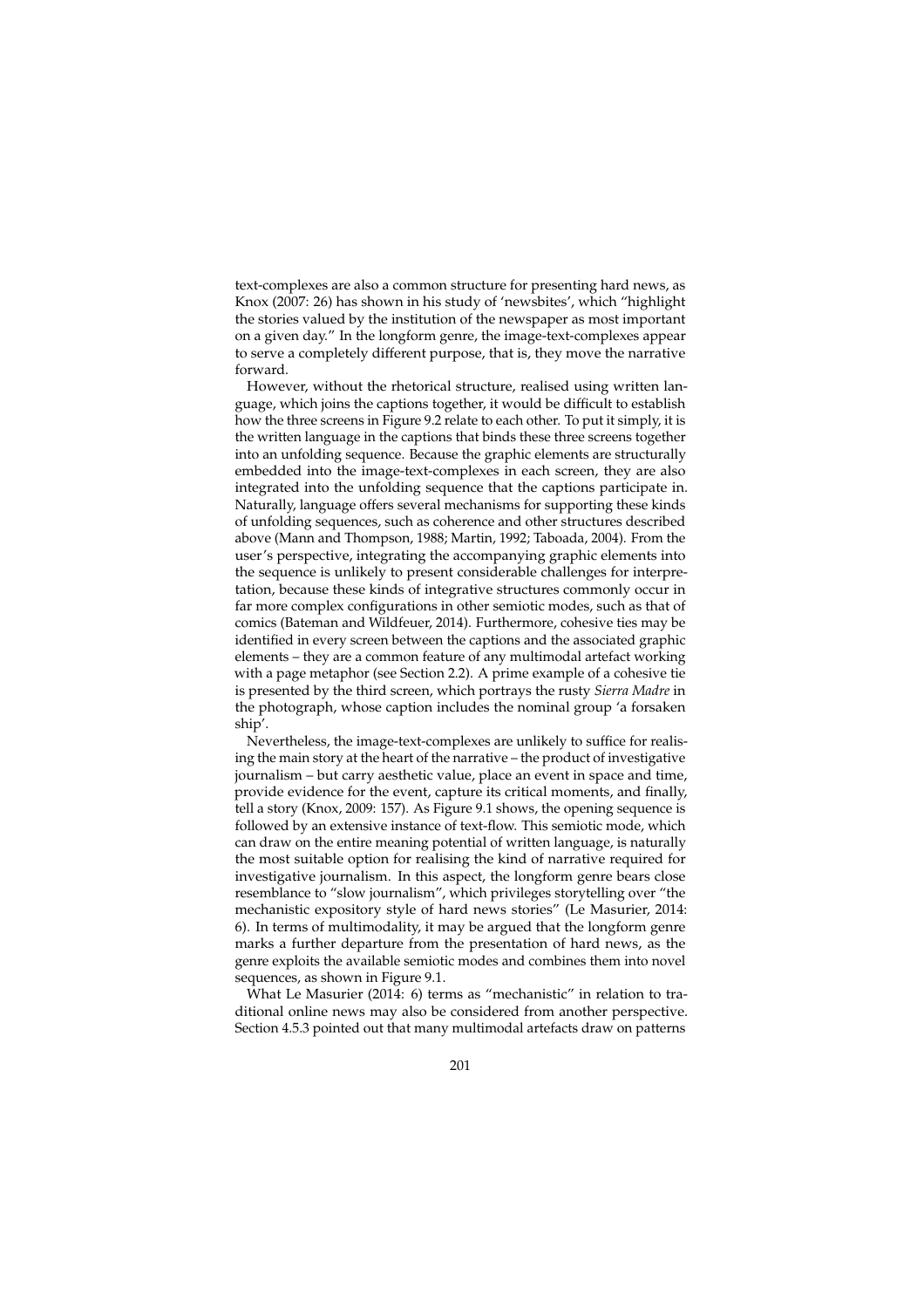for their design, because these patterns serve as cue structures that help the user to make sense of the artefact and its contents (Waller et al., 2012). They develop over time, and result in 'over-coded' expressions that characterise specific genres (Bateman, forthcoming). For presenting hard news in digital media, these patterns include access structures, such as headers and other typographically highlighted elements, and the positioning of content according to their news value, which are often realised using newsbites (Knox, 2007; Bateman et al., 2007). It should be noted that the patterns commonly used for hard news are largely absent in the longform genre, leading the user to an unknown territory. Consequently, the question is, how does the longform genre support user engagement and navigation?

Reading online news typically involves navigation around the website. Access structures, such as headers and newsbites, support the navigation by linking the home page to various subpages, where the actual news content resides. The longform genre, however, does not have these kinds of common access structures or links to other artefacts or services, apart from the social web panels. Due to absence of the familiar cue structures to support navigation, 'A Game of Shark and Minnow' facilitates navigation by introducing an alternative means of navigating the artefact, which does not involve clicking through links. The narrative proceeds with a simple scrolling movement, which is typically reserved for interacting with a single page. The scrolling movement also triggers a variety of transitions between the screens, whose contribution to the artefact will be evaluated below.

#### **9.3 Filmic transitions in the website medium**

As Dowling and Vogan (2014: 6) point out, the looping single-shot videos in 'Snow Fall' are not solely responsible for creating a cinematic effect: the "curtain effect" during the transitions also contributes to this impression. In film editing, this effect is described as a 'wipe' transition, in which the new shot gradually replaces the preceding one. This transition begins from a specific area of the screen. In the case of 'Snow Fall', the new 'shot' – a portion of content – begins to replace the preceding one from the bottom, spanning in the entire horizontal dimension of the screen. The new screen is revealed like a view when the blind covering the window is lifted: hence the curtain metaphor. The same transition is also used in 'A Game of Shark and Minnow', while simultaneously reducing the intensity of the pixels in the outgoing screen from light to dark.

In relation to the use of the "curtain effect" – or more appropriately, a wipe transition – Dowling and Vogan (2014: 6) observe that:

Reading through graphics and interactive multimedia draws from the conventions of documentary film, particularly works saturated in primary source documents, interviews, and data vi-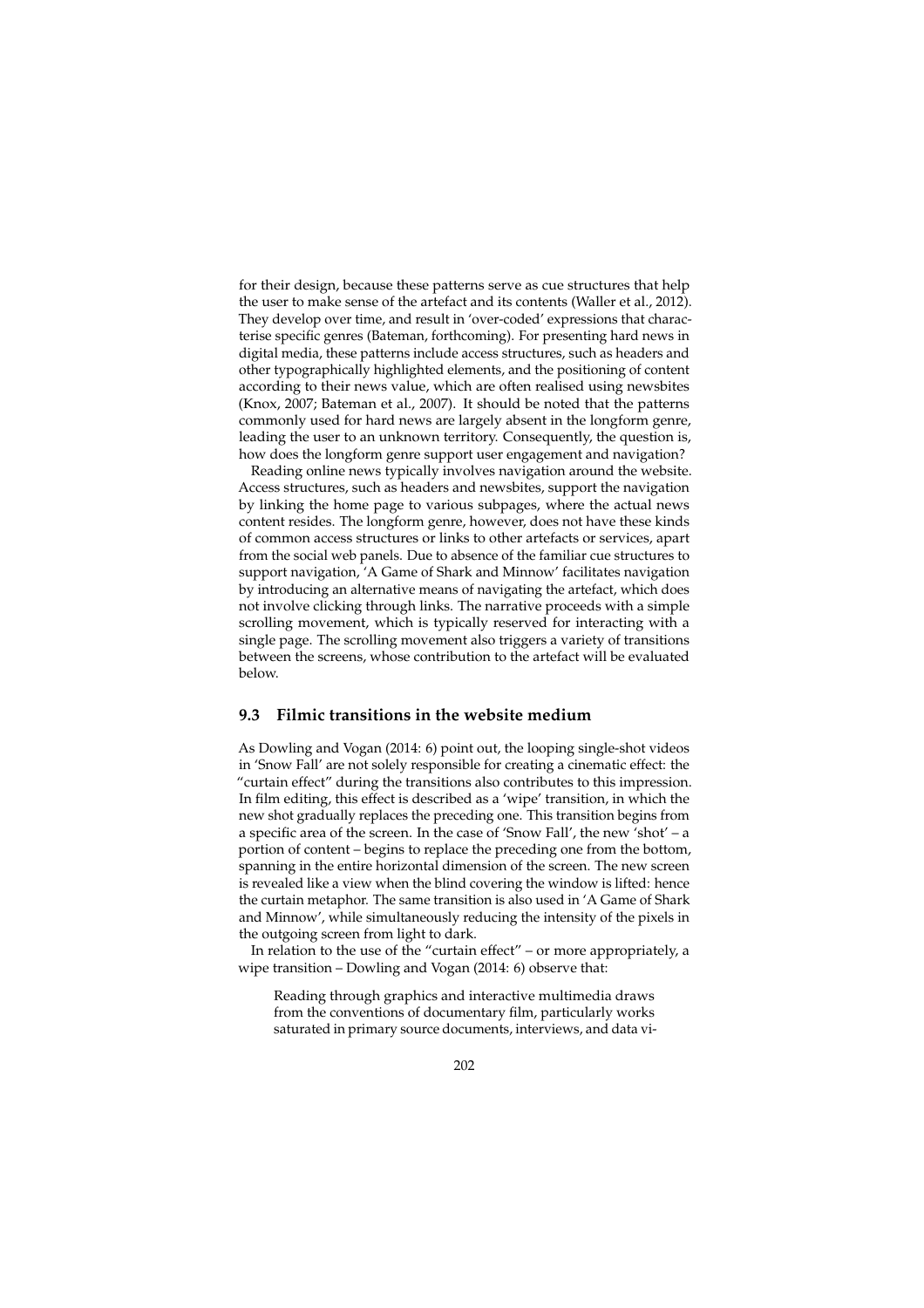sualisation. Digital longform journalism's use of documentary film conventions, especially those that lay bare their sources, provides a visceral nearness to the subject.

Here, however, it is useful to draw a distinction between the actual content, such as primary source documents, and the filmic conventions used for transitions, which join together different pieces of content. As a filmic convention or device, these transitions are not dependent on the actual content, but become available with certain semiotic modes, which can be selected for presenting the content to the reader. The range of semiotic modes available for a given artefact is limited by materiality: to implement a wipe transition, the material substrate must be dynamic, just like film and screen are. As Bateman (2011: 23) points out, "if the physical substrate can 'do the job', then a community of users may put the effort into making it do so." To draw on an example, the printed page underlying this book cannot obviously realise the kinds of transitions described above effectively. Although digital reading applications may occasionally use a wipe to mimic the effect of turning a page, considering the actual process of turning a printed page as a transition is far-fetched.

In the film medium, these transitions have emerged within the semiotic mode of film as a means of establishing discourse semantic relations between multiple shots (for film as a semiotic mode, see Bateman and Schmidt, 2012). What is particularly interesting about the longform genre is that it takes advantage of the website medium and its dynamic capabilities to introduce these kinds of filmic transitions to the semiotic mode of page-flow. In plain words, the longform genre combines written language, dynamic maps, looping videos, and photographs into structures that are familiar for many websites, but at the same time, it begins to connect the screens that make up the artefact *using transitions commonly found in films*. Moreover, as Figure 9.1 indicates, these transitions are not limited to wipes, but also include dissolves.

A dissolve is another form of transition in film editing, which involves a gradual transition from one shot to another. Unlike a wipe transition, the dissolve does not begin from a specific area of the original shot, but affects the entire image simultaneously. In a digital environment, a dissolve is achieved by gradually replacing the pixels that make up the outgoing shot with the incoming shot, pixel by pixel. The number of pixels from the incoming shot grows with each frame, rendering the new image on the screen and removing the previous one. In the semiotic mode of film, a dissolve is sometimes used to indicate the passing of time, but as Tseng and Bateman (2012: 92) point out, the use of dissolve and other devices must be evaluated against their context of occurrence. This also applies to using dissolves in 'A Game of Shark and Minnow', which are obviously not meant to indicate the passing of time, but are certainly concerned with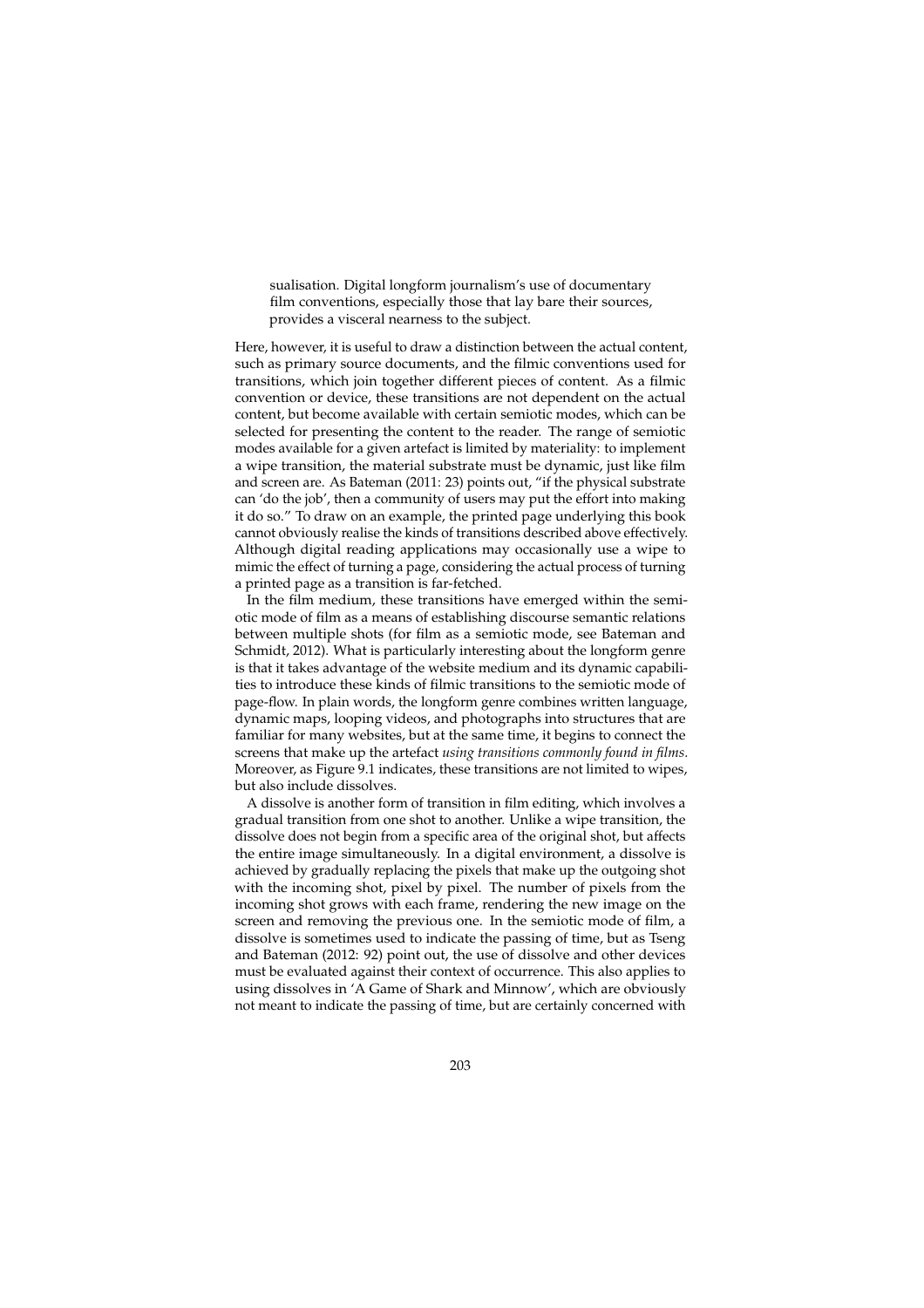moving the narrative forward – the specific functions of these transitions will be addressed shortly below.

Like the wipe transition, the dissolve may be considered an import from one semiotic mode (film) to another (page-flow). Such imports between semiotic modes are not rare: Bateman (2014*c*: 111) cites arrows as one example that originates in diagrams, but which has been later introduced to comics. As pointed out above, a prerequisite for these imports is that the underlying material substrate can support them, which constitutes one aspect of the common ground needed for the emergence of "semiotic blends" (Bateman, 2011: 29–30). In this case, another aspect of the common ground may be the general concern of organising content into narrative sequences, which characterises many instances of films and longform journalism. Bateman (2011: 29) argues that these blends may result in the creation of a hybridised semiotic mode, which is constructed by merging the discourse semantics of the participating semiotic modes. Film, for instance, is a prime example of a hybridised semiotic mode, which has since achieved maturity: the semiotic mode seamlessly combines imageflow, spoken language, diegetic sound, and other resources into structures, which may be used to do very different kinds of communicative work. However, in the case of 'A Game of Shark and Minnow', the combination of filmic transitions and page-flow may be more appropriately described as a *composite semiotic mode*.

In fact, the distinction between a hybridised and a composite semiotic modes is crucial for understanding the use of filmic transitions in the longform genre. If page-flow and film would constitute a hybridised mode that realises 'A Game of Shark and Minnow', this would likely involve a far more extensive integration of filmic devices and conventions into the artefact, which would also affect the organisation of content on each screen, as opposed to merely introducing transitions between sequences of multiple screens. Therefore, 'A Game of Shark and Minnow' is an artefact whose organisation is governed by a composite semiotic mode, page-flow, which has been enriched with certain features of the filmic semiotic mode: transitions in the form of wipes and dissolves. These may constitute a novelty in the particular genre – longform journalism – (and even the website medium) that lends the artefacts deploying these transitions with 'cinematic' properties. In order to understand how these transitions are used in 'A Game of Shark and Minnow', it is necessary to return to Figure 9.1 and examine what kinds of content they are used to connect, while keeping their properties in mind.

As stated above, a wipe transition proceeds from one direction to another to replace the content on the screen, whereas a dissolve involves gradually changing each pixel on the screen. Naturally, on the computer or tablet screen, both transitions involve the manipulation of pixels, but these pixels are manipulated in a different order. To understand the transitions in terms of multimodality, however, requires turning the analytical attention away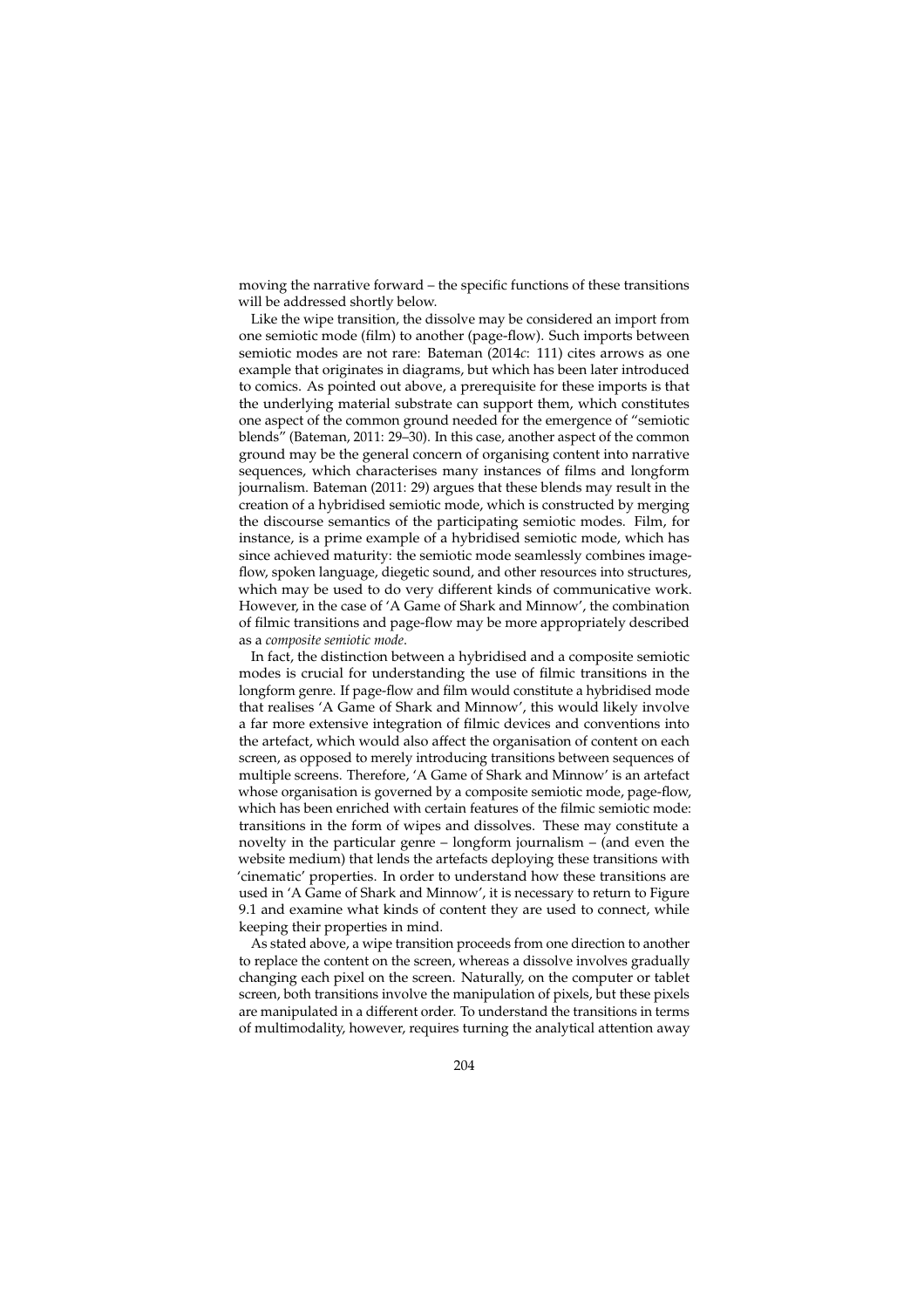from the pixels and towards the artefact structure. As Figure 9.1 shows, the transitions in 'A Game of Shark and Minnow' alternate between wipes, dissolves, and zooms, which is another type of transition that occurs in connection with maps. The following discussion considers how these three transitions are used to connect multiple screens, which all use a different semiotic mode to realise their content.

The opening screens of the artefact, which consist of three instances, a looping image-flow, a zoom-in map, and a static photograph, are connected using two dissolve transitions, as shown in Figure 9.2. The looping imageflow, which consists of a single shot, dissolves into a map, whereas the map zooms in and then dissolves into a static photograph. What is worth noting here is that despite of realising both dynamic and static content, each screen makes extensive use of graphic elements. The image-textcomplex is the dominant element on each screen. And as Figure 9.1 shows, this pattern is repeated throughout the artefact: a dissolve is reserved for transitions between screens in which the graphic elements are dominant. A wipe transition, in turn, is deployed when the artefact moves into text-flow. This becomes evident when observing each instance of text-flow in the artefact: each is surrounded by wipe transitions.

But what explains this division of work between dissolves and wipes? As said, dissolves are used for transitions between both dynamic and static graphic elements, whereas wipes are used for text-flow, which carries the main narrative of the longform article. One answer for the reason behind the division of work may be proposed to be the kinds of semiotic modes participating in the dissolve transition. Recall that the dissolve transition involves manipulating the pixels on screen, replacing the old screen with the new one, pixel by pixel. Unlike the wipe transition, in which the effect begins at a specific area of the screen – such as the entire horizontal span of the screen – the dissolve transition gradually interpolates the values of the pixels on the new and the old screen.

To put it simply, a dissolve is more appropriate for a transition between two full-screen graphic elements than between a graphic element and an instance of text-flow. This results from the distribution of pixels on screen and their intensities. Whereas a graphic element will have a broad range of values distributed into the pixels on the screen, an instance of black text-flow on a white background will not. If a dissolve transition would be performed between a full-screen graphic element and text-flow, the text would become rapidly illegible, as pixels would be removed from letters and introduced into the empty space in the margins. When occurring between two graphic elements, however, the effect is much more subtle, because the new screen is not introduced into what is perceived as an empty space by the viewer, but superimposed on another image until the transition is complete. This is precisely how the dissolve operates in the semiotic mode of film.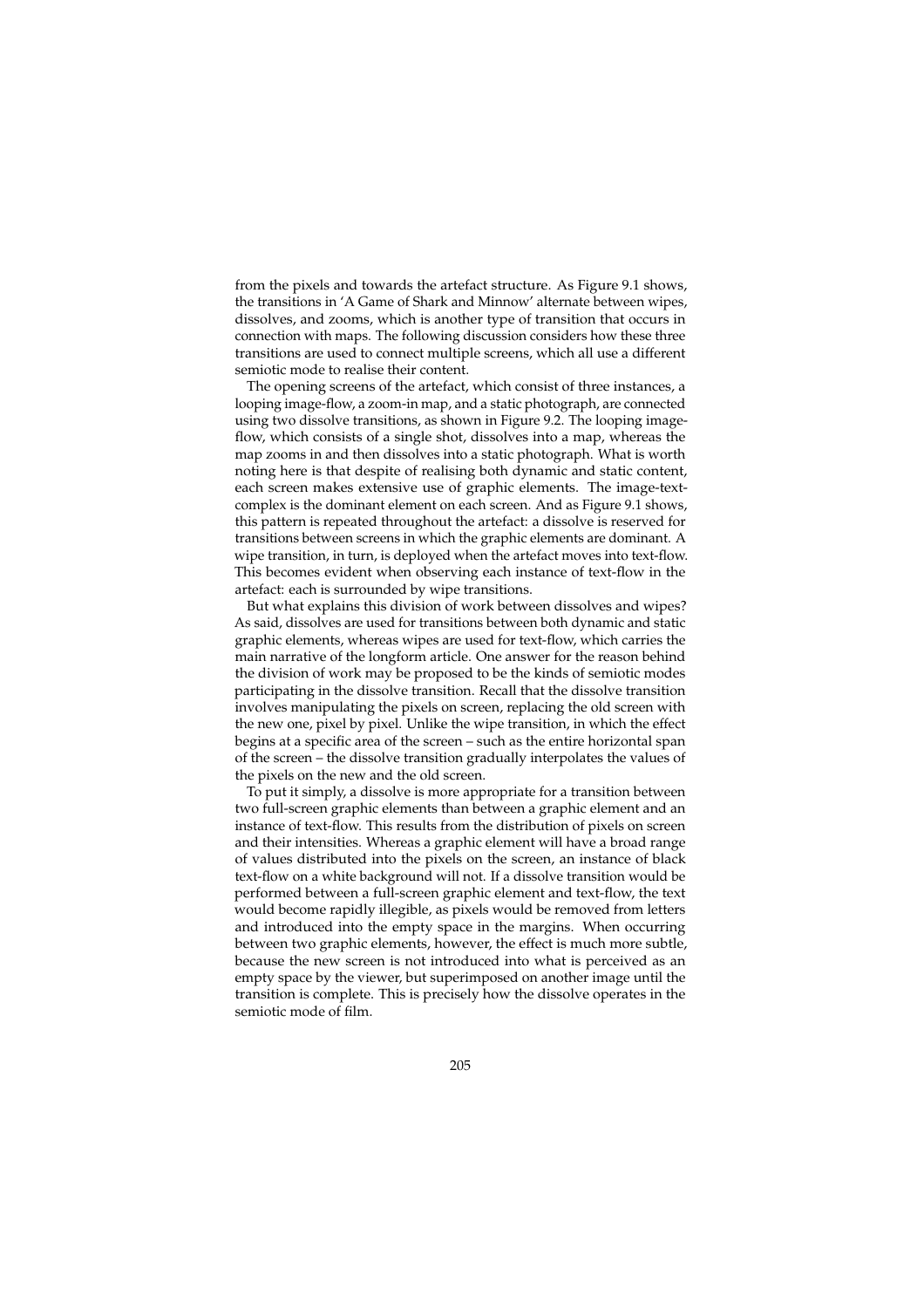With this kind of filmic effect, 'A Game of Shark and Minnow' is able to move the narrative forward between the instances of text-flow, providing the means to rapidly contextualise the subject matter, as shown in Figure 9.2. The zoom transitions, in turn, are reserved for maps, as the second line of Figure 9.1 indicates. They are used to zoom in and out of the map, much in the style familiar from Google Earth and other digital maps, while using partial dissolves to add and remove various annotations, captions, and overlays explaining the geopolitical situation in the South China Sea. Although maps are an effective way of contextualising the narrative geographically, using them to present evidence or an argument requires additional support from written language and superimposed graphic elements. Despite the more complex interactions typically required for exploring a digital map, together with the increased cognitive load, it should be noted that all of the aforementioned transitions – dissolve, wipe, and zoom – are automatically activated by scrolling down the screen. Minimising the demands of navigation helps the reader to cope with occasional instances of more complex content.

To conclude, it may be argued that 'A Game of Shark and Minnow' creates its immersive experience by tightly controlling the user experience. The user interface, which involves only scrolling, prevents the user from digressing from the artefact. The transitions, in turn, help to drive the narrative forward and maintain the user's interest by unfolding the narrative in a controlled sequence. This is a conscious decision, because the underlying website medium would certainly allow rendering all of the content in the longform artefact on a single page. By drawing on the transitions that have evolved within semiotic mode of film, the composite semiotic mode of page-flow in 'A Game of Shark and Minnow' acquires the necessary mechanisms for narrative storytelling involving written language, photographs, maps, and videos. Moreover, as the introduction of dissolves and zooms alongside the wipe transitions used in 'Snow Fall', it appears that the affordances of filmic mode are being explored further by the designers. This sets certain requirements for further investigations, which are explicated in the concluding section below.

### **9.4 Emerging genres and media convergence**

One of the main arguments of this chapter has been that understanding emerging genres, such as digital longform journalism, will require a toolkit equipped with an appropriate set of analytical tools. Moreover, these analytical tools need to be set in a clear relation to each other, in order to distinguish between the various contributions to a complex multimodal artefact such as 'A Game of Shark and Minnow'. It is important to acknowledge that deploying concepts such as medium, genre, and semiotic mode will not increase our understanding of multimodality, communication, and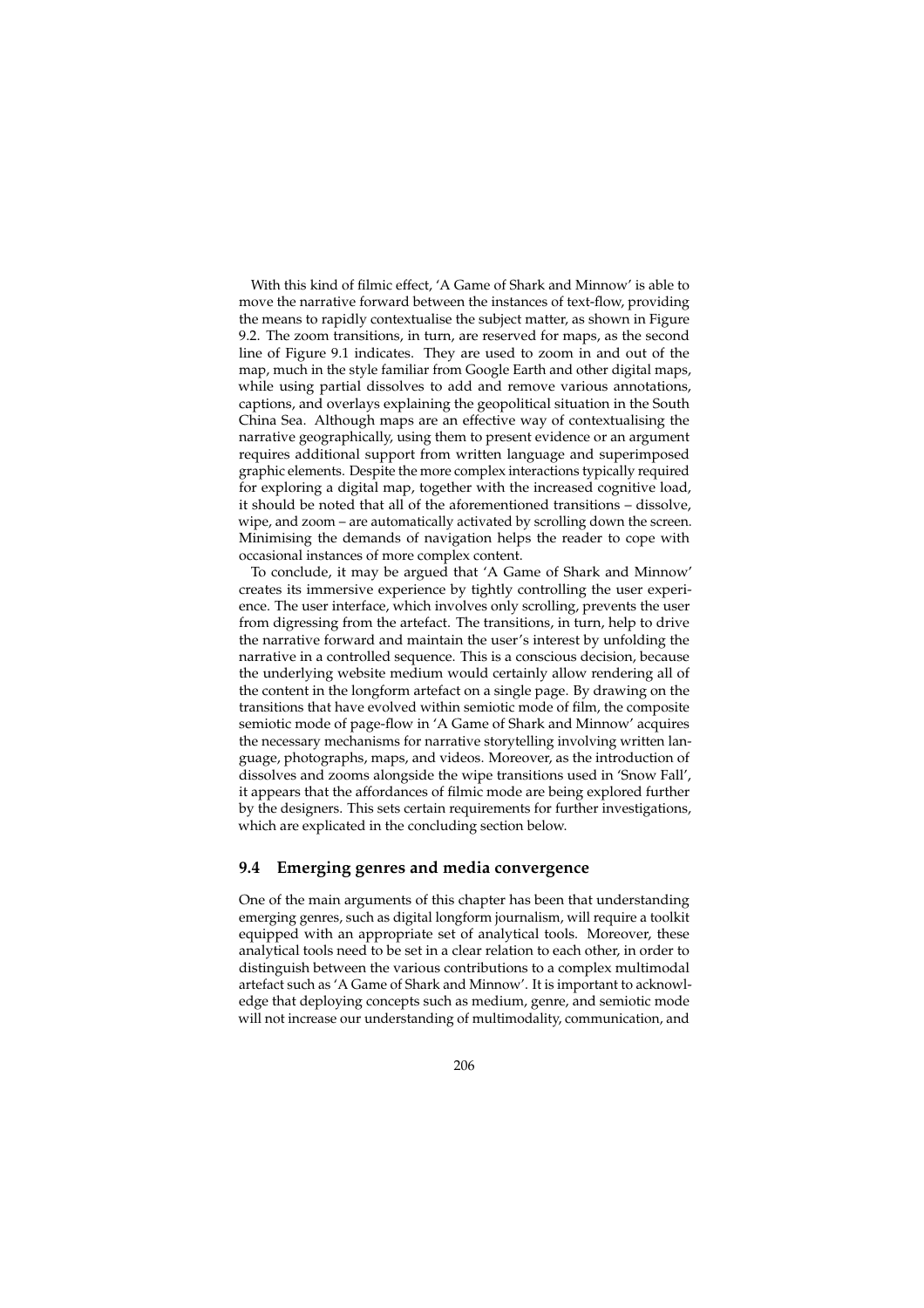human creativity, unless their definitions are carefully formulated and applied consistently to describe particular kinds of structures or activities. These concepts must not be considered as universal truths, but tools for answering research questions. Maintaining this kind of approach is necessary for tackling some of the more abstract concepts that have gained attention in recent years, such as the concept of media convergence.

Dowling and Vogan (2014: 6) suggest that 'Snow Fall' is a prime example of converging media, because the artefact complements the traditional tool of journalism – written language – with elements of theatre (the curtain effect), while acknowledging "the diverse forms of literacy that mark twenty-first-century audiences." Their observation captures several key aspects of media convergence, which were explicated above using linguistically-inflected methods derived from multimodal research. What must be understood is this: unless we possess a firm understanding of multimodality in what new media theorists often perceive as 'legacy' media – printed books, newspapers, brochures, and many more – there is little hope that we could describe digital media in a comprehensive manner, and even more importantly, explain how these media are able to converge in the first place. As the analysis of 'A Game of Shark and Minnow' showed, previous descriptions of film, for instance, can prove valuable when investigating multimodal artefacts in digital media.

Leveraging the previous work, however, requires that it to be a good fit for the framework at hand. In this case, the necessary compatibility could be achieved by drawing on work that follows similar principles in constructing the theoretical framework. Armed with these concepts, the analysis showed that page-flow, the semiotic mode responsible for organising the content in 'A Game of Shark and Minnow', borrowed certain transitions from the semiotic mode of film. However, the semiotic modes of page-flow and film were not integrated into a hybridised mode, but the transitions were simply added to the discourse semantic repertoire of page-flow. Like film, the longform genre used these transitions to pace the unfolding discourse. Their interpretation, however, remains strongly tied to the context. Unlike in film, where a dissolve may occasionally indicate the passing of time, their use in the longform genre does not encourage this kind of interpretation (Tseng and Bateman, 2012: 91–92). The longform genre uses the transitions to achieve rapid contextualisation of subject matter and to tightly control the user experience within an unfolding structure. All of this is enabled by the underlying website medium, which – together with film –shares the capability to realise dynamic content, making these imports possible.

Without the support from the previous work, these observations would not have been possible. Given the potential of digital media, however, this is unlikely to be always the case. As Bateman and Veloso (2013: 146) point out in their analysis of how Ang Lee uses the resources made available by the semiotic mode of comics in the film adaption of 'Hulk':